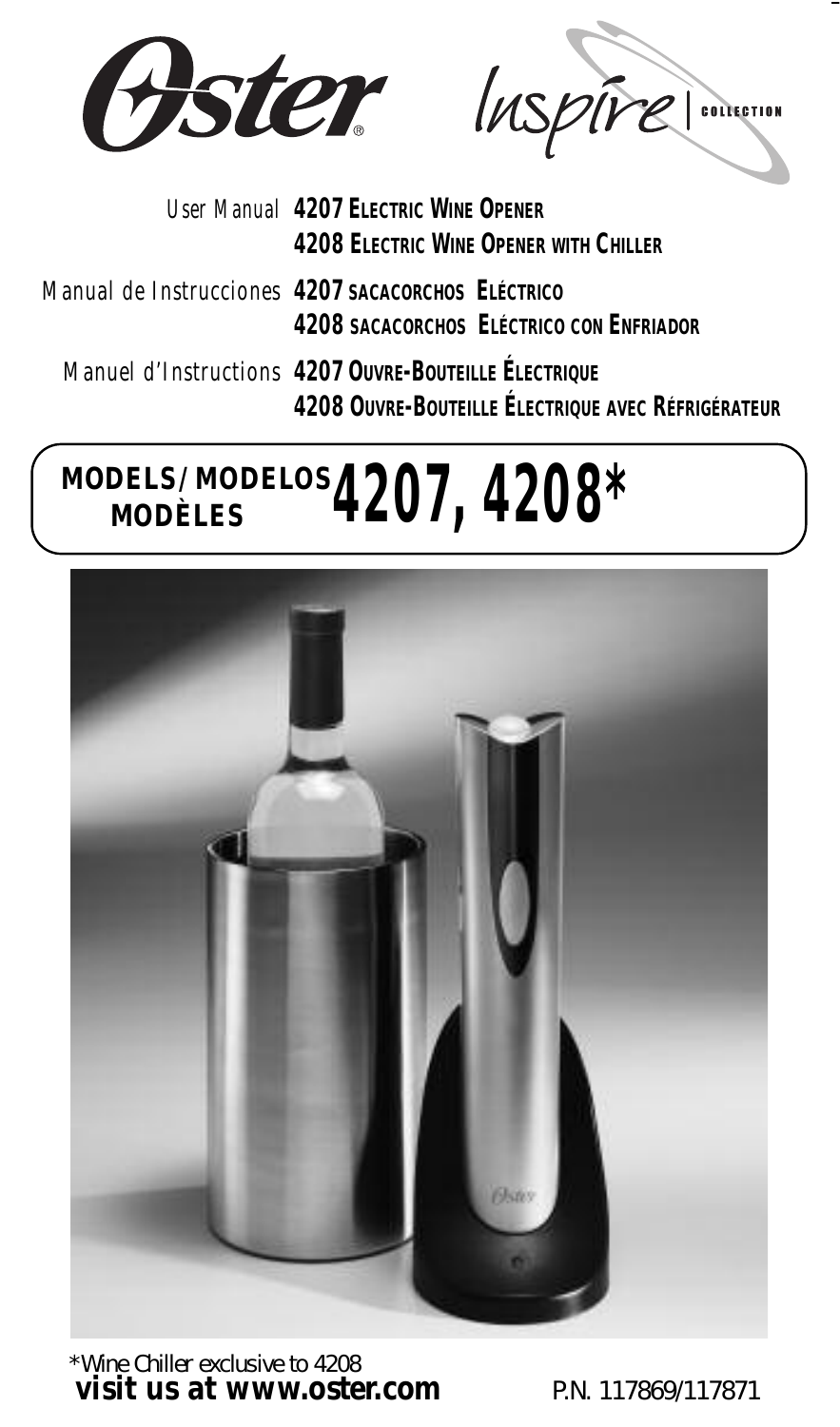# **IMPORTANT SAFEGUARDS**

**When using electrical appliances, basic safety precautions should always be followed including the following:**

## **READ ALL INSTRUCTIONS BEFORE USE**

- Do not operate electric wine opener with a damaged cord or plug, after the appliance malfunctions or if it is dropped or damaged in any manner. Return appliance to the nearest Authorized Service Center for examination, repair or electrical or mechanical adjustment.
- To protect against risk of electrical shock, do not put the electric wine opener in water or other liquid. This may cause personal injury and/or damage to the product.
- To protect against fire, do not operate the unit in the presence of explosive and/or flammable fumes.
- Do not use the electric wine opener for other than intended use.
- This product is intended for normal domestic household use only.
- When using or recharging the electric wine opener keep your workspace clean and free from potential hazards.
- For indoor use only. Do not expose the electric wine opener or charging unit to rain or other extreme conditions
- Never force the electric wine opener onto a bottle or attempt to speed up the mechanism. The electric wine opener will work best when it is operated at it's intended speed.
- Do not touch or adjust the electric wine opener's mechanism or the corkscrew spiral. Only hold the electric wine opener by its plastic housing.
- Do not attempt to open bottles if the switch is not working correctly.
- Do not attempt to open the electric wine opener or the recharging unit. It has no serviceable parts. Your electric wine opener is guaranteed for one year. In the event of a malfunction in this time please contact our customer services department.
- Only recharge the electric wine opener using the recharging unit and power cord supplied.
- Never remove the plug from the socket by pulling the power cord.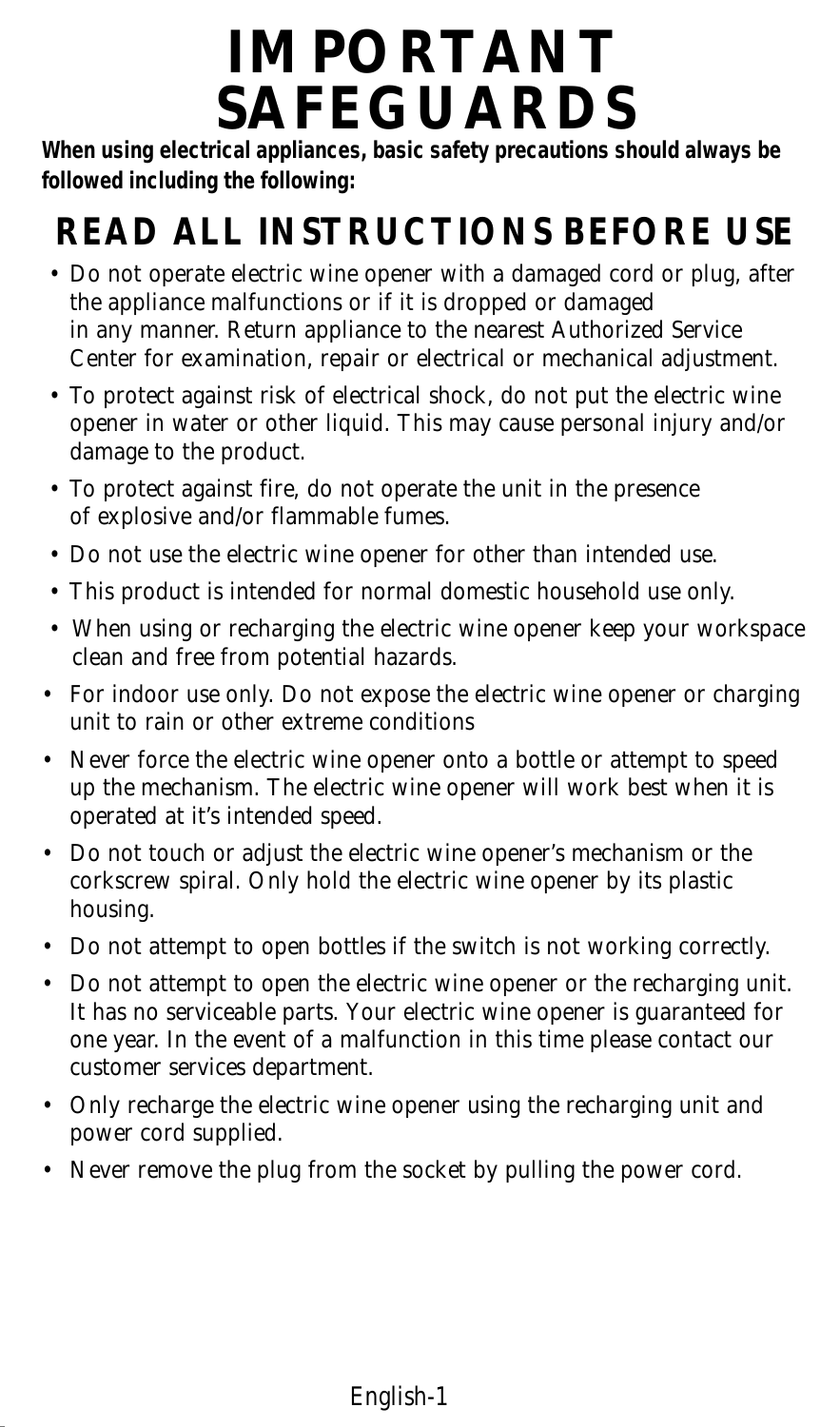**CAUTION:** Corkscrew is sharp. Handle carefully. Keep hands and utensils out of the container while operating to prevent the possibility of severe personal injury and/or damage to the product or property.

# **THIS UNIT FOR HOUSEHOLD USE ONLY SAVE THESE INSTRUCTIONS**

## **WELCOME**

Congratulations on your puchase of an OSTER® Electric Wine Opener!

Thank you for purchasing the OSTER® Electric Wine Opener. Before you use this product for the first time, please take a few moments to read these instructions and keep it for reference. Pay particular attention to the Safety Instructions provided. Please review the product service and warranty statements.



## **LEARNING ABOUT YOUR ELECTRIC WINE OPENER**

English-2 English-3 English-4 English-5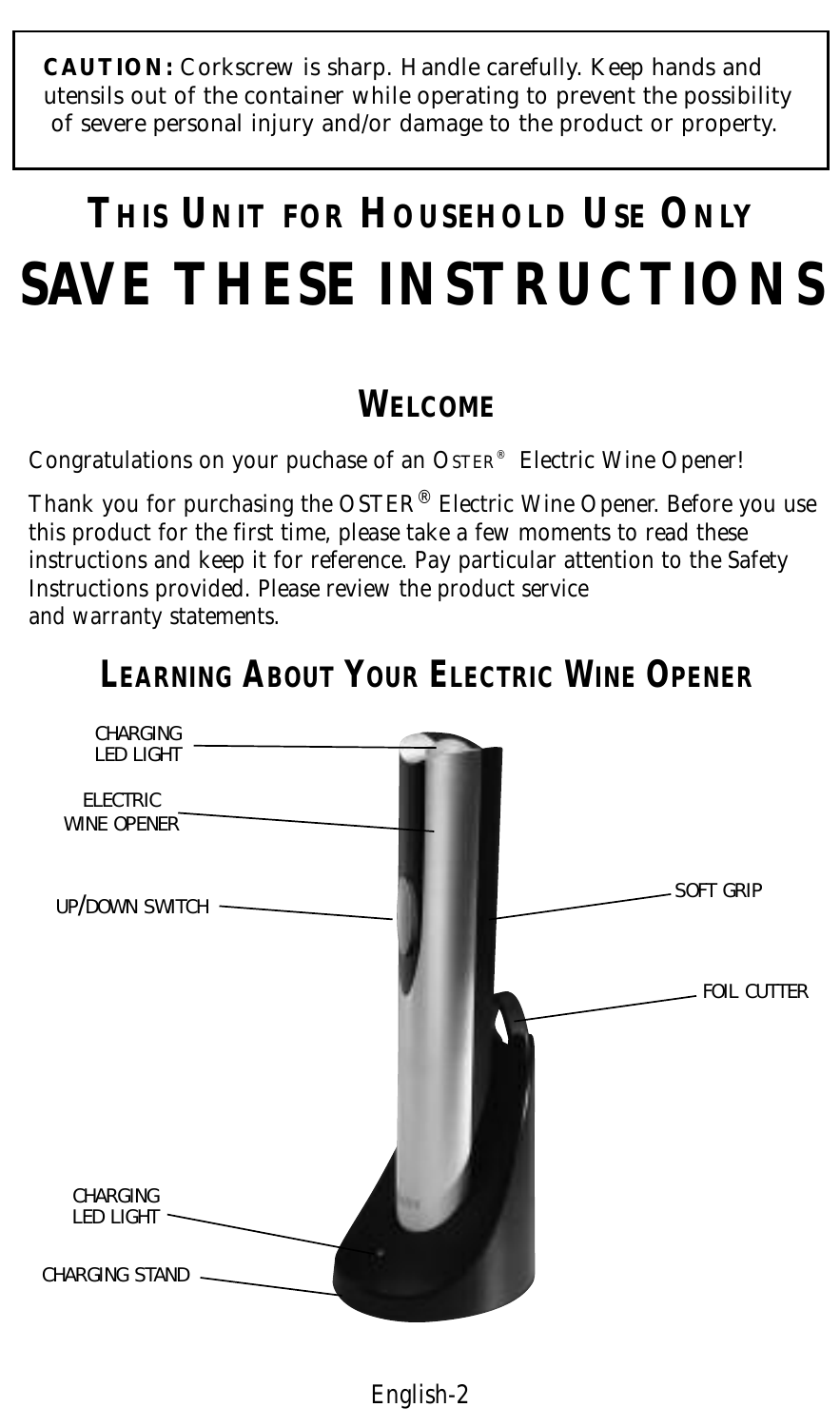## **PREPARING TO USE YOUR ELECTRIC WINE OPENER FOR THE FIRST TIME**

Read and follow all the instructions for this section on Use and Care and find a place to keep this instruction manual ready for future reference.

For your convenience, record the complete model number *(located on the back of the motor)* and the date you received the product, together with your purchase receipt and attach to the warranty and service information. Retain in the event that the warranty service is required.

**NOTE:** The use of attachments not recommended or sold by Sunbeam Products may cause fire, electrical shock, injury or damage to the product.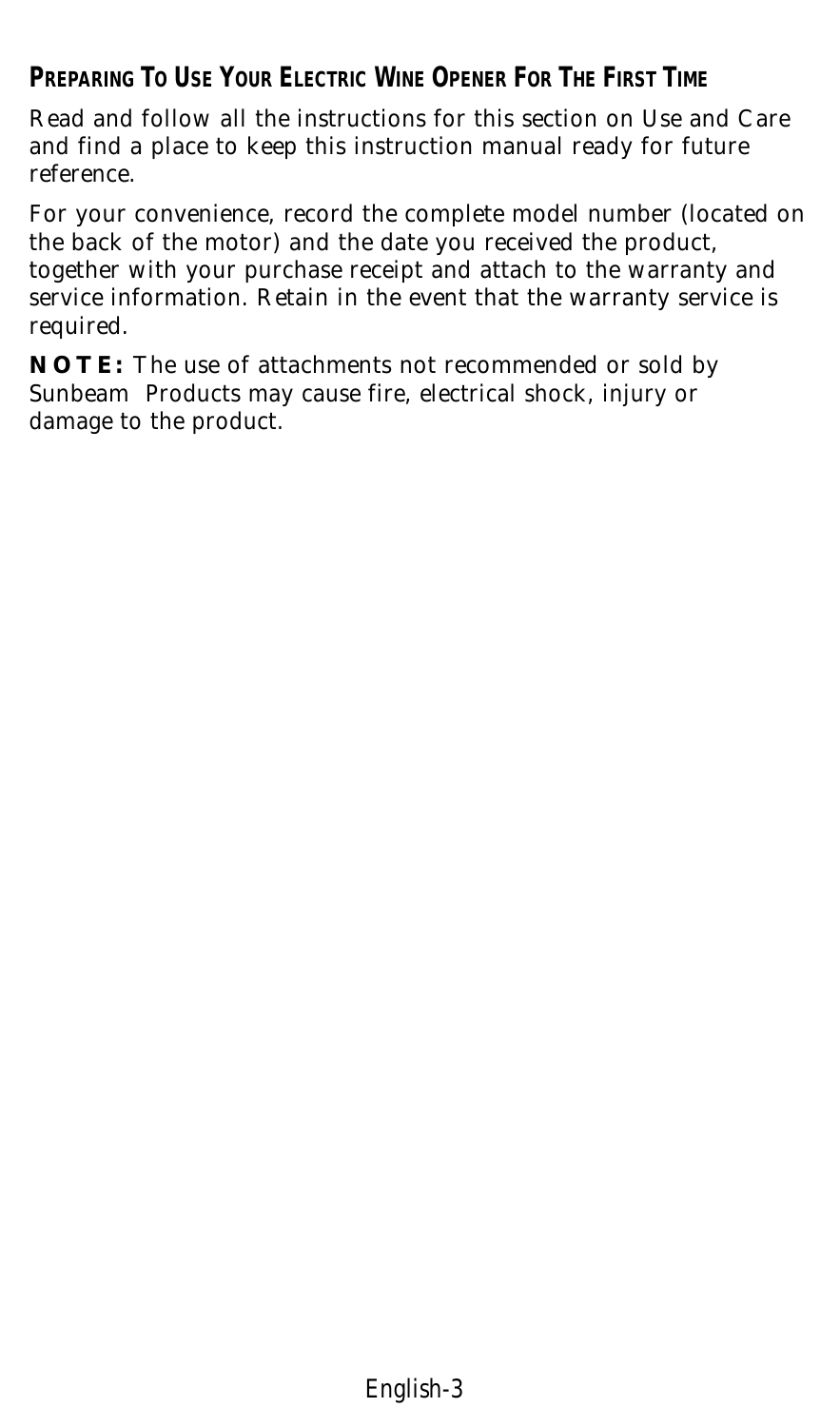## **OPERATING INSTRUCTIONS**

#### **CONNECTION AND USE**

We recommend that you charge your electric wine opener for at least eight hours before using it for the first time. Please follow the instructions for recharging below:

#### **RECHARGING YOUR ELECTRIC WINE OPENER**

Plug one end of the adapter cord into the base of the recharging unit and the other end into a main socket. Place the electric wine opener into recharging unit ensuring that it is firmly in position and that it is fully engaged with the recharging connection. It will take approximately 6-8 hours to recharge your electric wine opener. When your electric wine opener is fully recharged it can be used to open approximately 40 bottles.

#### **TO OPERATE YOUR ELECTRIC WINE OPENER**

The electric wine opener is operated by one single switch. The switch has two functions.

Press the lower part of the switch to remove a cork from a bottle. Press the upper part of the switch to release a cork from the mechanism after you have removed from the bottle. (see pic 1)



English-2 English-3 English-4 English-5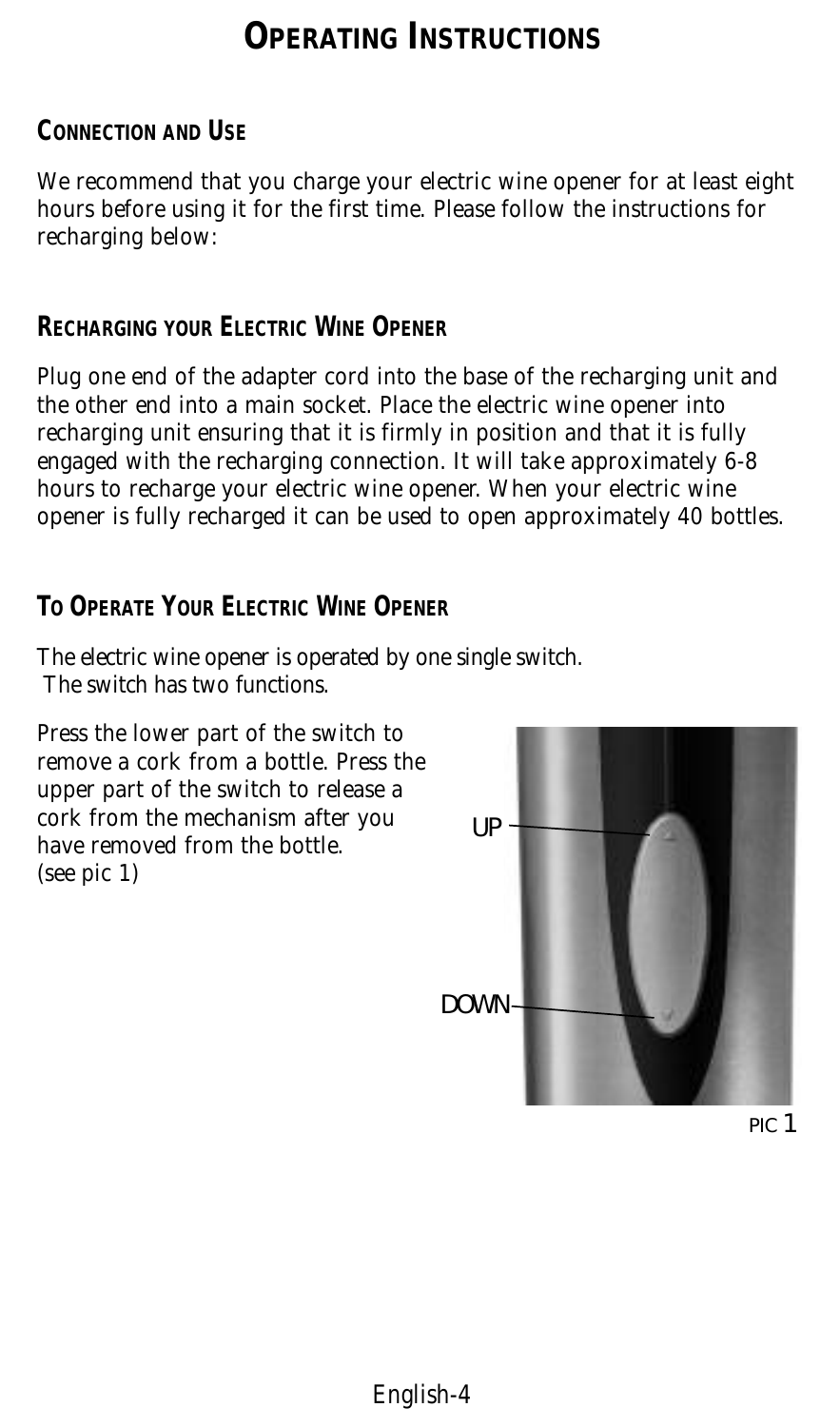Before removing the cork you must remove any foil from the bottle using the foil cutter provided. (see pic 2)

- 1. Place the electric wine opener on top of the wine bottle making sure that it remains as upright as possible at all times. If you hold the the electric wine opener at an angle to the bottle it will not remove the cork properly. (see pic 3)
- 2. Hold the electric wine opener firmly and depress the lower part of the switch. The corkscrew spiral will turn in a clockwise direction and enter the cork, then gradually remove it from the bottle. When the electric wine opener mechanism has stopped the cork has been fully removed from the bottle.



PIC 2

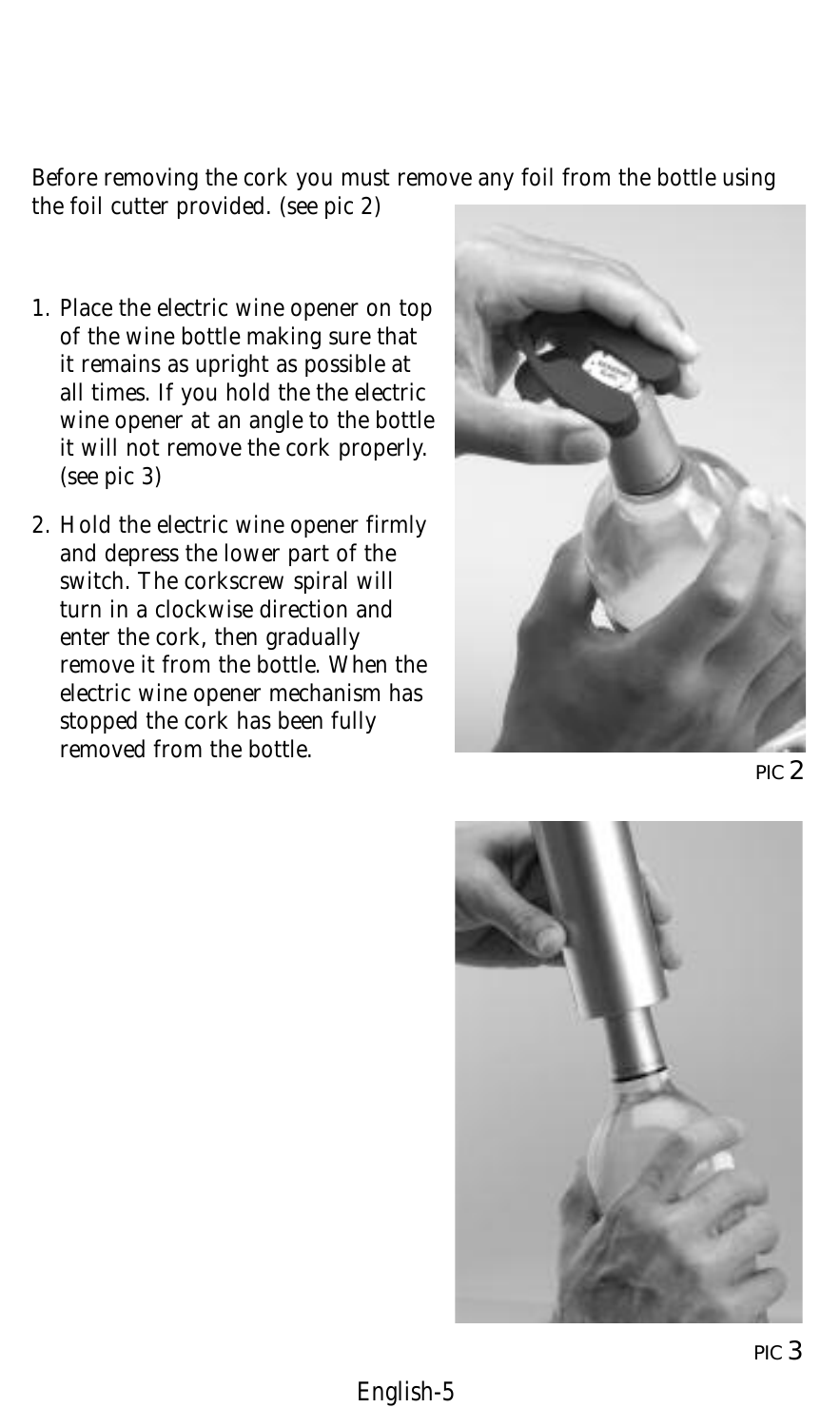- 3. Lift the electric wine opener away from the bottle to remove the cork simply depress the upper part of the switch. The spiral will turn in an anti clockwise direction and release the cork. (see pic 4)
- 4. Always return the electric wine opener to the recharging unit when finished with it. This will protect the mechanism while it is not in use.
- Note: It has been noted that the electric wine opener may experience problems with a small percentage of plastic/synthetic corks and undersized corks, if in this case the cork should be removed manually.



PIC 4

––– OLD –––F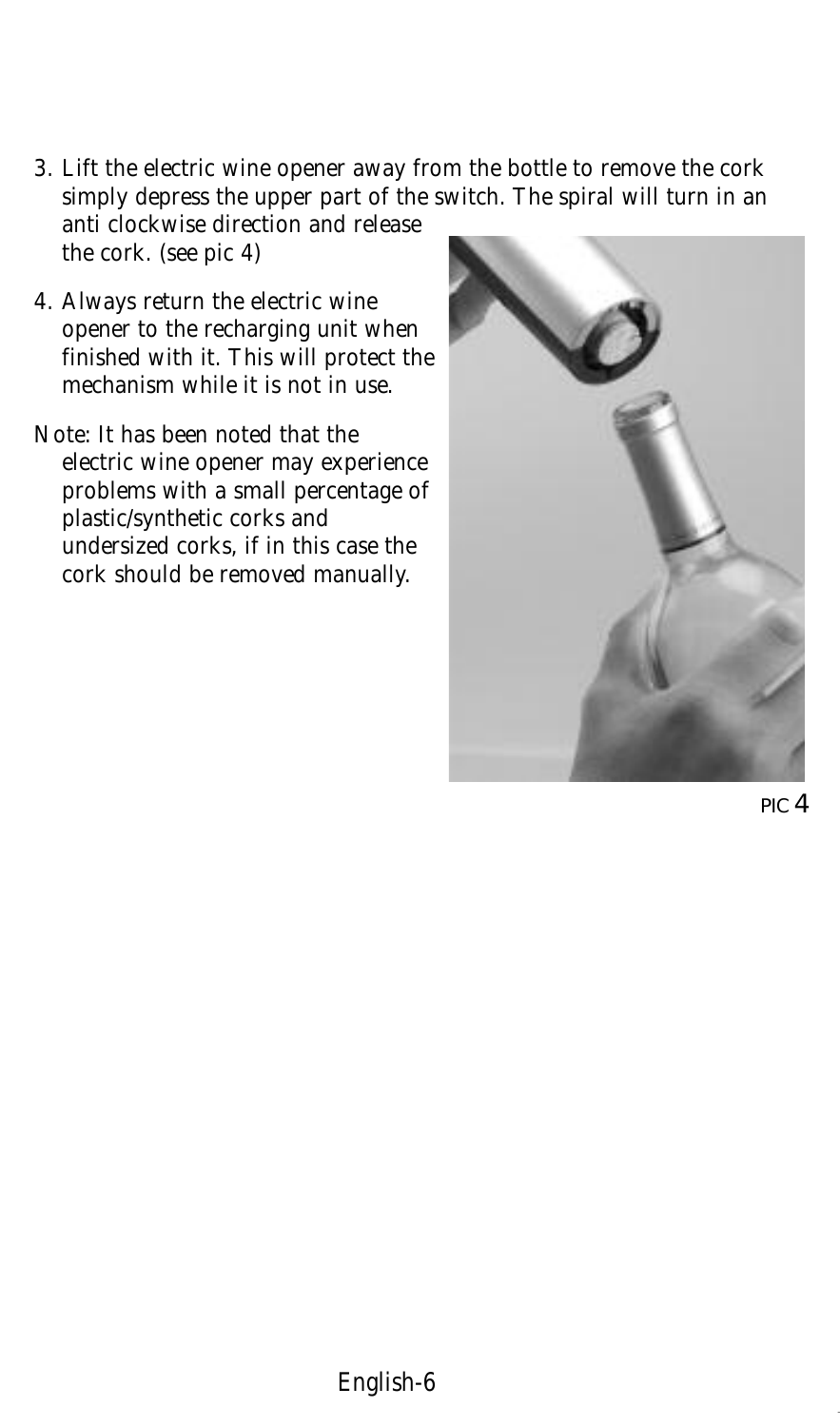### *One-Year Limited Warranty*

Sunbeam Products, Inc. ("Sunbeam"), d/b/a Jarden Consumer Solutions, warrants that for a period of ONE year from the date of purchase, this product will be free from defects in material and workmanship. Sunbeam, at its option, will repair or replace this product or any component of the product found to be defective during this warranty period. Replacement will be made with a new or remanufactured product or component. If the product is no longer available, replacement may be made with a similar product of equal or greater value. This is your exclusive warranty.

This warranty is valid for the original retail purchaser from the date of initial retail purchase and is not transferable. Keep the original sales receipt. Proof of purchase is required to obtain warranty performance. Sunbeam dealers, service centers or retail stores selling Sunbeam products do not have the right to alter, modify or any way change the terms and conditions of this warranty.

This warranty does not cover normal wear of parts or damage resulting from any of the following: negligent use or misuse of the product, use on improper voltage or current, use contrary to the operating instructions, disassembly, repair or alteration by anyone other than Sunbeam or an Authorized Service Center. Further, the warranty does not cover Acts of God, such as fire, flood, hurricanes and tornadoes.

Sunbeam shall not be liable for any incidental or consequential damages caused by the breach of any express or implied warranty. Except to the extent prohibited by applicable law, any implied warranty of merchantability or fitness for a particular purpose is limited in duration to the duration of the above warranty.

**How To Obtain Warranty Service:** Please see the country specific warranty insert or contact your local authorized distributor.

### **DO NOT RETURN THIS PRODUCT TO THE PLACE OF PURCHASE.**